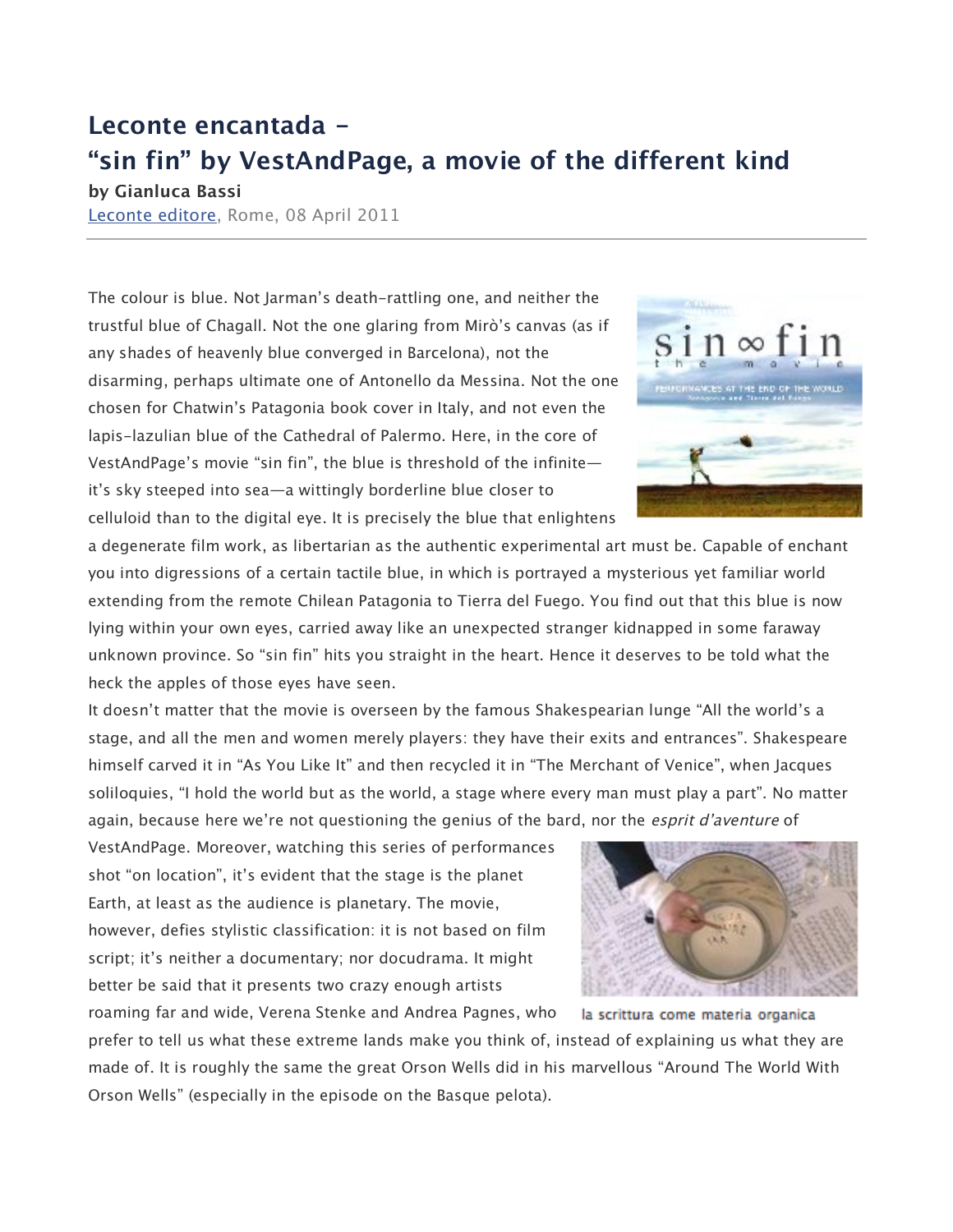If it's not too much of an inconvenience, though, we would venture to say that in "sin fin" there is something more intimate: a testimony which is more geophysical than anthropological, somewhat Fluxus. In its essence a "spherical research", as the same two artists have called it, which congeals and scatters them in a harvest of fleshes that is surely avant-garde, but that here and there oozes with sweetness. In spite of currents, shamanic ecologies and surrealism, comes out a covert then increasing sensation of a pure, popular, irreducible sweetness! You can't hold it when the bodies of the two performers seem to melt into the same nature where they are set. The sequences of pure flesh are exciting, epidermic, somewhat orthopaedically poetic, when inks are printed and objects rage onto bared skins, tightened with gauzes, shaken by subtle, imperceptible muscular spasms or signs. The letters, words, the writing itself is assumed as organic matter. And all this paraphernalia always brilliant under the imprint of scenic invention—goes well with impossible landscapes, worthy of any words in spite of Chatwin. Therefore it is easier to think of contrasting followers: the cynical rigor of Magritte, the nervous pace of Carolyn Carson, the consumerist satire of Hipgnosis, to name a few. After all that's no coincidence, because if you investigate on Verena and Andrea, you come across a string of artistic experience ranging from visual art to performance, from poetry to sculpture, painting and dance.

Years ago, in Catalonia, at the Biennale of Young Artists from the Mediterranean, it was shouted the slogan "més art que mai", more art than ever; and it is precisely that art, as evidenced by their repertoire, the only way to attain knowledge. The only way for the artists to bear the indifference of the system remains therefore the search. "I ask questions", Beuys said, "I put on paper forms of language, as well as forms of sensibility, of intents and



una vendemmia di carni

ideas, and I do so in order to stimulate thought. Furthermore, I would like to not only inspire others, but also provoke". In "sin fin" luckily there are more questions than answers and it should not be overlooked that the whole work is filmed with exemplary technique (photography, editing and cutting of the shots), despite the precarious means of self-production. The strength of VestAndPage is lying in their transversality, an ability to move effortlessly between different latitudes and concerns, knowing that art survives even to itself, and that the path of a true explorer is within that quixotic ridge between wisdom and folly that leads to abstraction. One is reminded of the resurrected Adam of Yoram Kaniuk: "Sanity is pleasant, calm, amusing, but it lacks greatness, it lacks true joy as well as the awful sorrow which slashes the heart".

## **Gianluca Bassi**